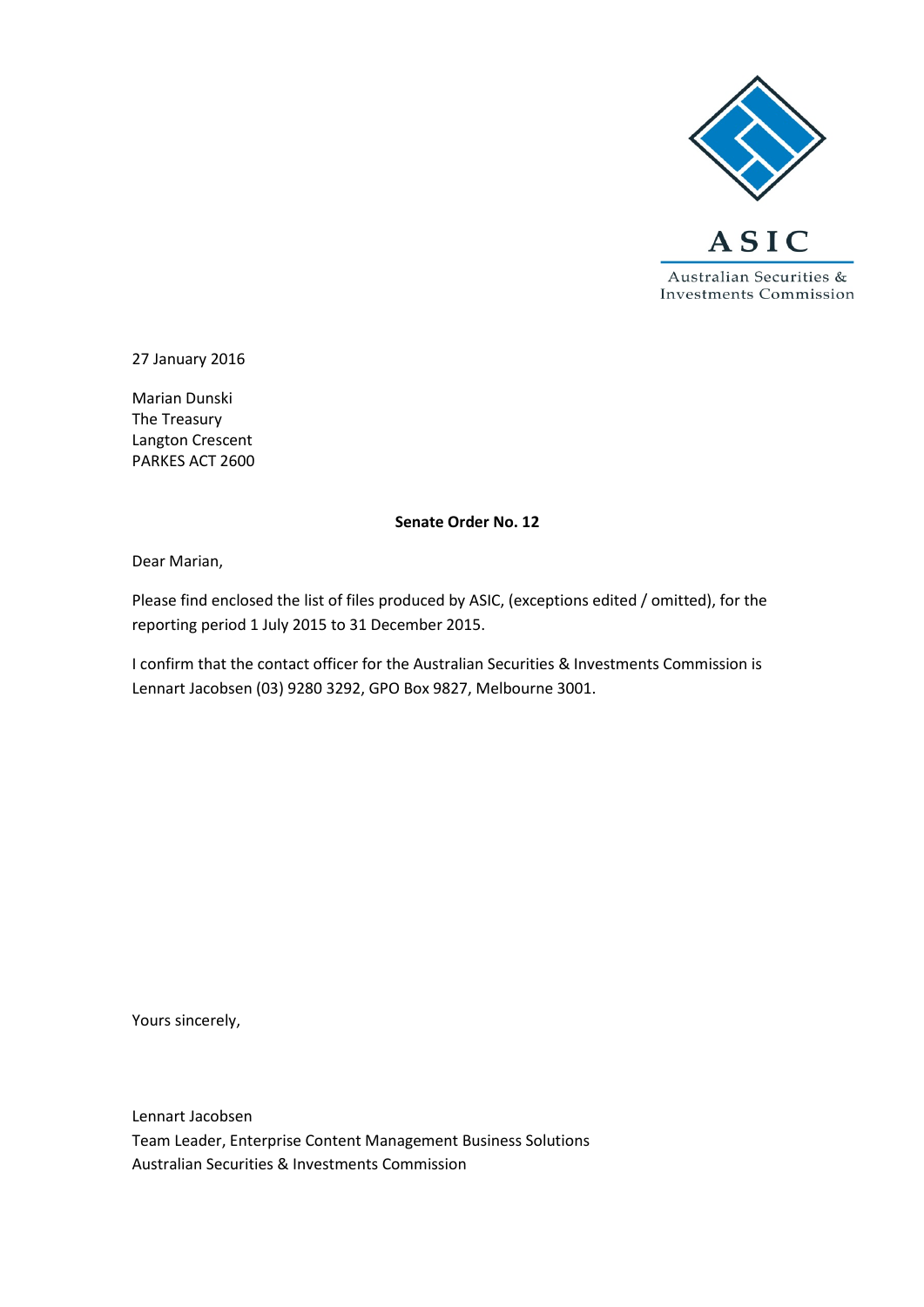

# **SENATE ORDER NO. 12**

## **AUSTRALIAN SECURITIES AND INVESTMENTS COMMISSION**

*Indexed agency file lists created between 1July 2015 and 31 December 2015*

**Agency Contact: Lennart Jacobsen (03) 9280 3292 Lennart.Jacobsen@asic.gov.au Website:** [http://www.asic.gov.au](http://www.asic.gov.au/)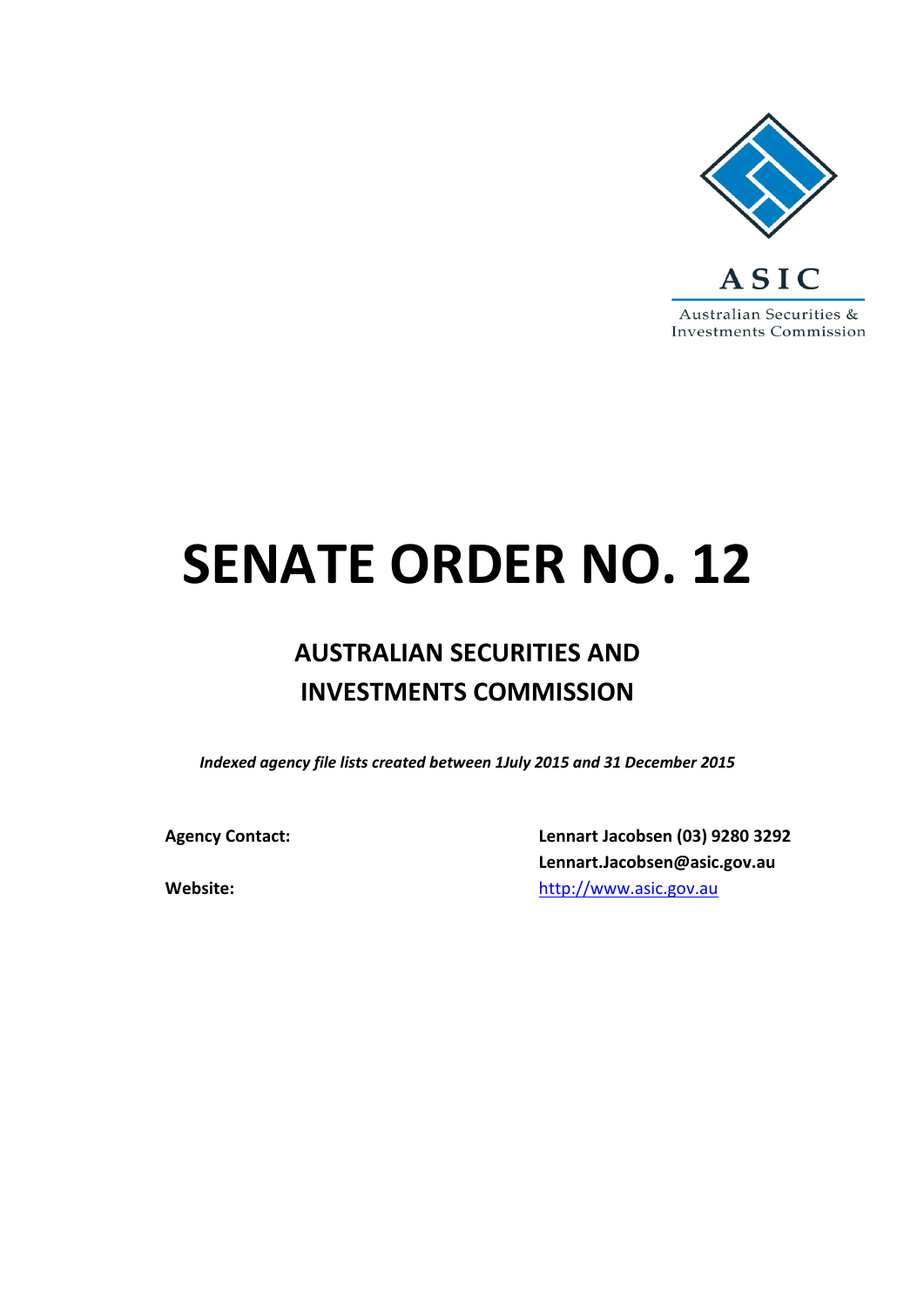| <b>File Name</b>                                            | <b>File Number</b> | Parent                               |
|-------------------------------------------------------------|--------------------|--------------------------------------|
| 2015 - ASIC Corporate Plan 2015-16                          | 2015 - 006544      | 2015                                 |
|                                                             |                    |                                      |
| 2015 - ASIC Corporate Plan FY 2017 - Environmental Scan     | 2015 - 008165      | 2015                                 |
| 2015 - Financial Resilience Advisory Committee              | 2015 - 007144      | 2015                                 |
| 2015 - IOSCO - Risk Data Survey on Asset Management - Money |                    |                                      |
| <b>Market Funds</b>                                         | 2015 - 007254      | 2015                                 |
| 2015 - IOSCO - Risk Outlook 2015-16                         | 2015 - 006057      | 2015                                 |
| 2015 - IOSCO CER Meeting Rio 20150901-02                    | 2015 - 007344      | 2015                                 |
| 2015 - IOSCO CER Workstream Surveys                         | 2015 - 008279      | 2015                                 |
|                                                             |                    | ASIC Registry Scoping Study - 2014 - |
| Data Requests Finance                                       | 2015 - 005314      | <b>Operations Input</b>              |
|                                                             |                    | ASIC Registry Scoping Study - 2014 - |
| Data Requests IT                                            | 2015 - 005313      | Operations Input                     |
|                                                             |                    | ASIC Registry Separation-2015 -      |
| Administration                                              | 2015 - 005317      | <b>Operations Input</b>              |
|                                                             |                    | ASIC Registry Separation-2015 -      |
| Correspondence                                              | 2015 - 005580      | <b>Operations Input</b>              |
| EOI Verification - August 2015                              | 2015 - 007512      | ASIC Registry Separation-2015 -      |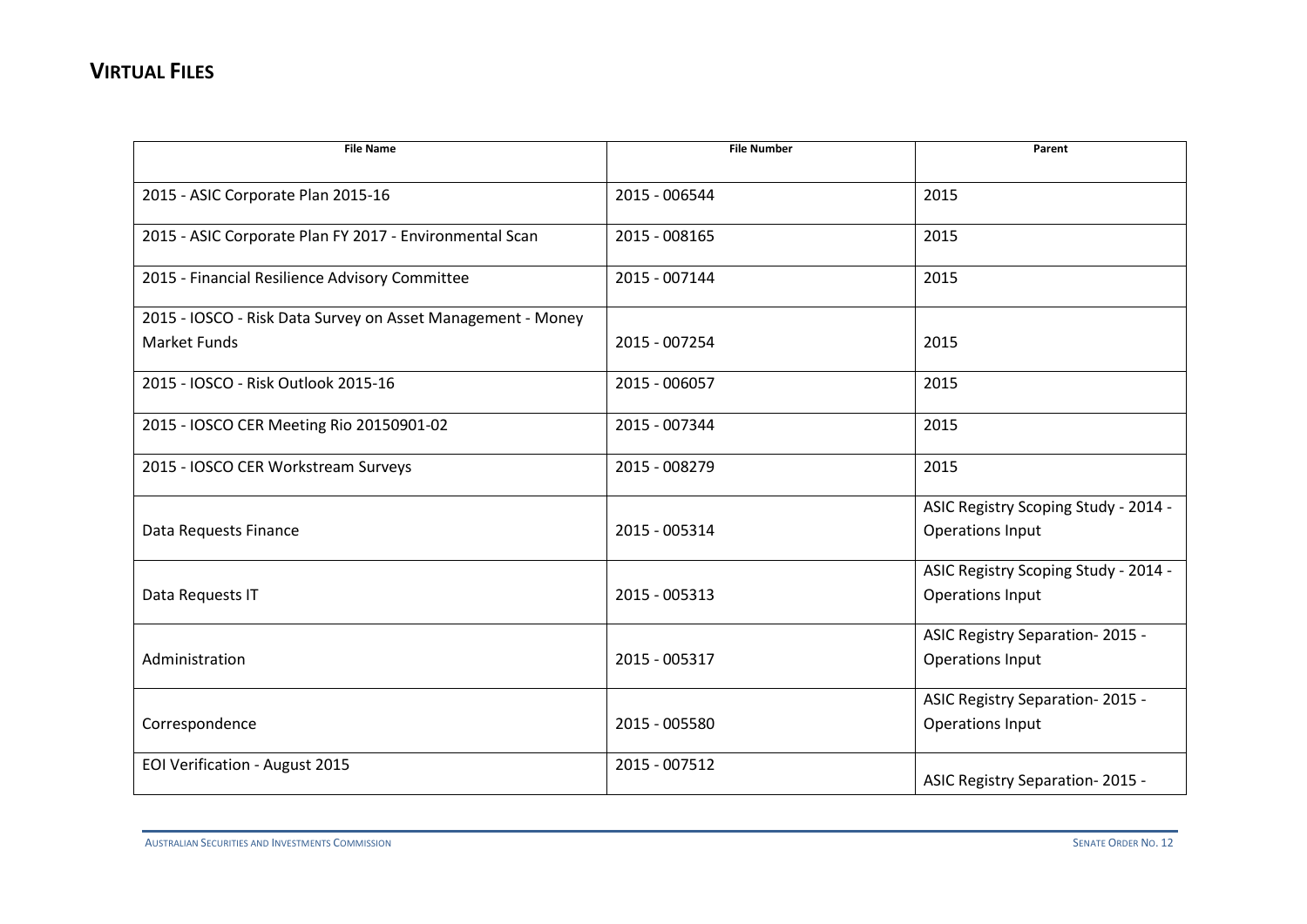| <b>File Name</b>                                               | <b>File Number</b> | Parent                          |
|----------------------------------------------------------------|--------------------|---------------------------------|
|                                                                |                    | Operations Input                |
|                                                                |                    |                                 |
| Indicative Bid Phase - ASIC Management Sign Offs - December    |                    | ASIC Registry Separation-2015 - |
| 2015                                                           | 2015 - 011312      | Operations Input                |
|                                                                |                    | ASIC Registry Separation-2015 - |
| Meeting/Workshop Documentation - Finance                       | 2015 - 005318      | <b>Operations Input</b>         |
|                                                                |                    | ASIC Registry Separation-2015 - |
| Meeting/Workshop Documentation - IT                            | 2015 - 005319      | <b>Operations Input</b>         |
|                                                                |                    | ASIC Registry Separation-2015 - |
| Requests for Information (1) Greenhill Logs & Progress Reports | 2015 - 005555      | <b>Operations Input</b>         |
|                                                                |                    | ASIC Registry Separation-2015 - |
| Requests for Information (2) Finance                           | 2015 - 005315      | <b>Operations Input</b>         |
|                                                                |                    | ASIC Registry Separation-2015 - |
| Requests for Information (3) IT                                | 2015 - 005316      | <b>Operations Input</b>         |
|                                                                |                    | ASIC Registry Separation-2015 - |
| Requests for Information (4) Corporate Services                | 2015 - 005878      | Operations Input                |
|                                                                |                    | ASIC Registry Separation-2015 - |
| Requests for Information (5) Specialist Services               | 2015 - 006259      | <b>Operations Input</b>         |
| Requests for Information (6) Risk & Security Services (& CDDA  |                    | ASIC Registry Separation-2015 - |
| Claims)                                                        | 2015 - 006310      | <b>Operations Input</b>         |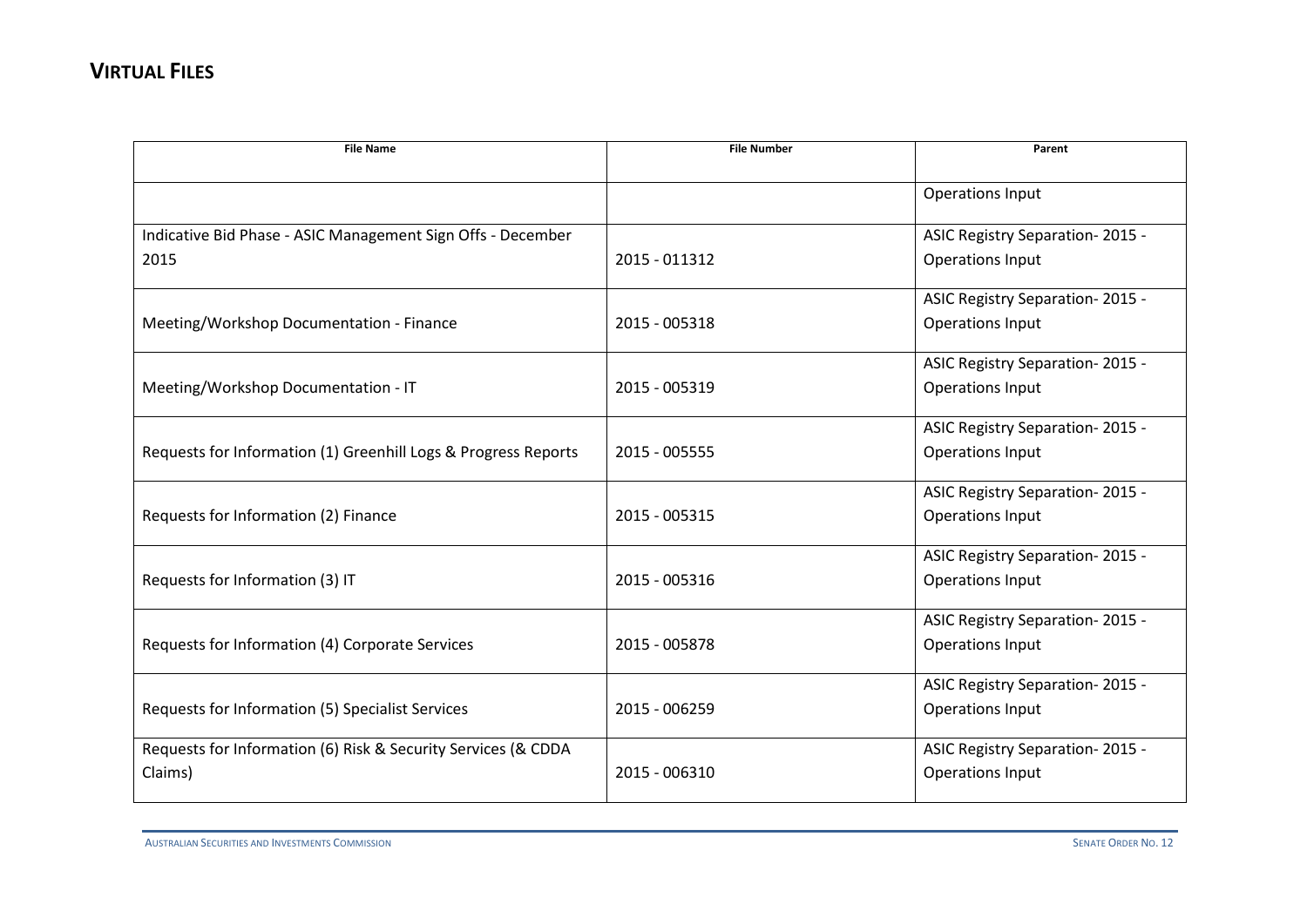| <b>File Name</b>                                       | <b>File Number</b> | Parent                                   |
|--------------------------------------------------------|--------------------|------------------------------------------|
|                                                        |                    |                                          |
|                                                        |                    | ASIC Registry Separation-2015 -          |
| Risks & Issues                                         | 2015 - 006129      | Operations Input                         |
|                                                        |                    | ASIC Registry Separation-2015 -          |
| Workpackages Information                               | 2015 - 009212      | Operations Input                         |
|                                                        |                    |                                          |
| <b>ASIC Strategic Outlook</b>                          | 2015 - 006411      | External                                 |
|                                                        |                    |                                          |
| Insolvency - Questions on Notice                       | 2015 - 005294      | Insolvency Practitioners (IP)            |
| <b>Briefing to Incoming Assistant Treasurer</b>        | 2015 - 008766      | <b>Internal Editing</b>                  |
|                                                        |                    |                                          |
| Annual Report 2014-15                                  | 2015 - 007339      | <b>Other Editing</b>                     |
|                                                        |                    |                                          |
| <b>IOSCO Report</b>                                    | 2015 - 005798      | <b>Other Editing</b>                     |
| Registry separation project- Privacy Impact Assessment | 2015 - 010060      | Privacy                                  |
|                                                        |                    |                                          |
|                                                        |                    | <b>Productivity Commission: Business</b> |
| <b>Final submissions</b>                               | 2015 - 007342      | Set-up, Transfer and Closure             |
|                                                        |                    |                                          |
| <b>ACFE 2015</b>                                       | 2015 - 010598      | Speeches                                 |
| Australian British Chamber of Commerce                 | 2015 - 007720      | Speeches                                 |
|                                                        |                    |                                          |
| Australian Chamber of Commerce and Industry 2015       | 2015 - 010468      | Speeches                                 |
|                                                        |                    |                                          |
| <b>BFSLA 2015</b>                                      | 2015 - 007666      | Speeches                                 |
|                                                        |                    |                                          |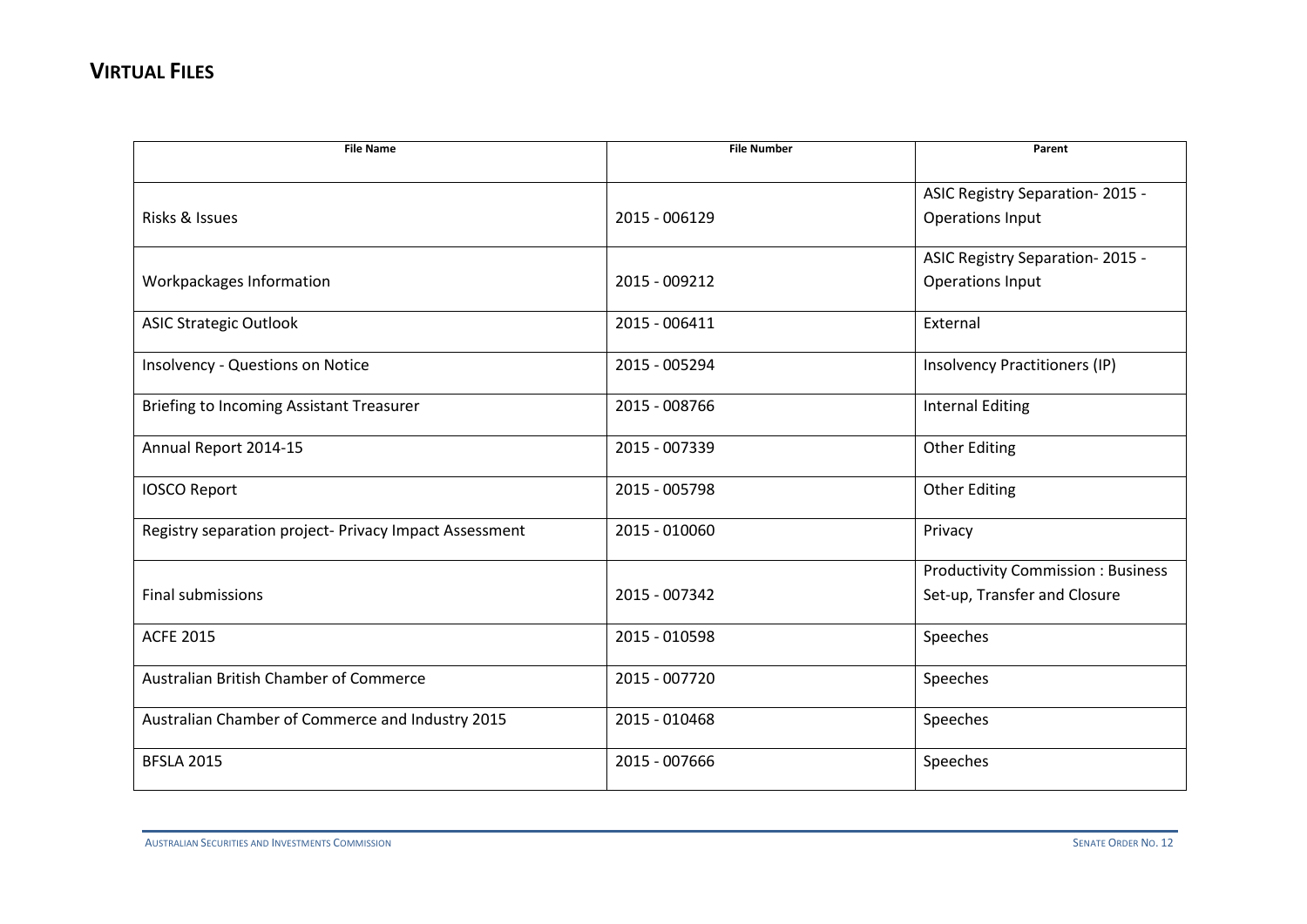| <b>File Name</b>                              | <b>File Number</b> | Parent                                           |
|-----------------------------------------------|--------------------|--------------------------------------------------|
| Boao Forum for Asia 20150730                  | 2015 - 006158      | Speeches                                         |
| CFA Australian Investment Conference          | 2015 - 009394      | Speeches                                         |
| COSBOA Conference - July 2015                 | 2015 - 005581      | Speeches                                         |
| <b>Customer Owned Banking Convention 2015</b> | 2015 - 008360      | Speeches                                         |
| Deloitte                                      | 2015 - 008368      | Speeches                                         |
| Distinguished Speaker Series 20150916         | 2015 - 008107      | Speeches                                         |
| FINSIA Regulators Panel 201511                | 2015 - 010365      | Speeches                                         |
| Fintech Startups Meetup 201509                | 2015 - 008173      | Speeches                                         |
| ICI Global 2015                               | 2015 - 010600      | Speeches                                         |
| Law Council of Australia                      | 2015 - 011045      | Speeches                                         |
| Paddington Society 2015                       | 2015 - 006647      | Speeches                                         |
| Women in Banking and Finance 2015             | 2015 - 010757      | Speeches                                         |
| Reporting requirements under s989B            | 2015 - 005862      | Strategy                                         |
| <b>Credit Card Interest Rates</b>             | 2015 - 006305      | <b>Submissions &amp; Government</b><br>Relations |